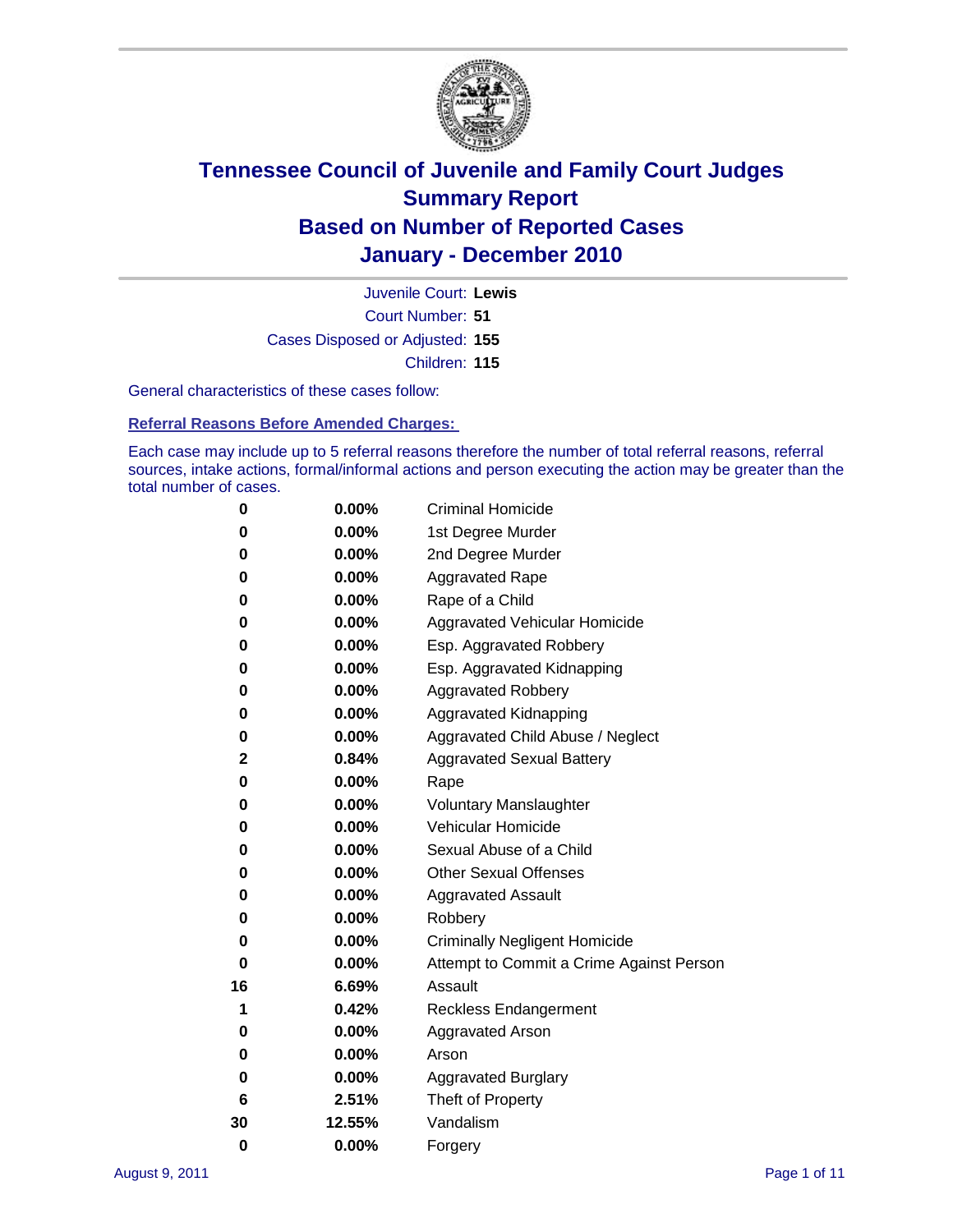

Court Number: **51** Juvenile Court: **Lewis**

Cases Disposed or Adjusted: **155**

Children: **115**

#### **Referral Reasons Before Amended Charges:**

Each case may include up to 5 referral reasons therefore the number of total referral reasons, referral sources, intake actions, formal/informal actions and person executing the action may be greater than the total number of cases.

| $\pmb{0}$ | 0.00%    | <b>Worthless Checks</b>                                     |
|-----------|----------|-------------------------------------------------------------|
| 0         | 0.00%    | Illegal Possession / Fraudulent Use of Credit / Debit Cards |
| 2         | 0.84%    | <b>Burglary</b>                                             |
| $\bf{0}$  | $0.00\%$ | Unauthorized Use of a Vehicle                               |
| 0         | $0.00\%$ | <b>Cruelty to Animals</b>                                   |
| 0         | $0.00\%$ | Sale of Controlled Substances                               |
| 3         | 1.26%    | <b>Other Drug Offenses</b>                                  |
| 3         | 1.26%    | Possession of Controlled Substances                         |
| 0         | $0.00\%$ | <b>Criminal Attempt</b>                                     |
| 0         | 0.00%    | Carrying Weapons on School Property                         |
| 0         | $0.00\%$ | Unlawful Carrying / Possession of a Weapon                  |
| 0         | $0.00\%$ | <b>Evading Arrest</b>                                       |
| 0         | 0.00%    | Escape                                                      |
| 0         | $0.00\%$ | Driving Under Influence (DUI)                               |
| 7         | 2.93%    | Possession / Consumption of Alcohol                         |
| 1         | 0.42%    | Resisting Stop, Frisk, Halt, Arrest or Search               |
| 0         | $0.00\%$ | <b>Aggravated Criminal Trespass</b>                         |
| 0         | $0.00\%$ | Harassment                                                  |
| 0         | 0.00%    | Failure to Appear                                           |
| 0         | $0.00\%$ | Filing a False Police Report                                |
| 0         | 0.00%    | Criminal Impersonation                                      |
| 3         | 1.26%    | <b>Disorderly Conduct</b>                                   |
| 2         | 0.84%    | <b>Criminal Trespass</b>                                    |
| $\bf{0}$  | 0.00%    | <b>Public Intoxication</b>                                  |
| 0         | $0.00\%$ | Gambling                                                    |
| 105       | 43.93%   | Traffic                                                     |
| 0         | $0.00\%$ | <b>Local Ordinances</b>                                     |
| 1         | 0.42%    | Violation of Wildlife Regulations                           |
| 0         | $0.00\%$ | Contempt of Court                                           |
| 0         | 0.00%    | Violation of Probation                                      |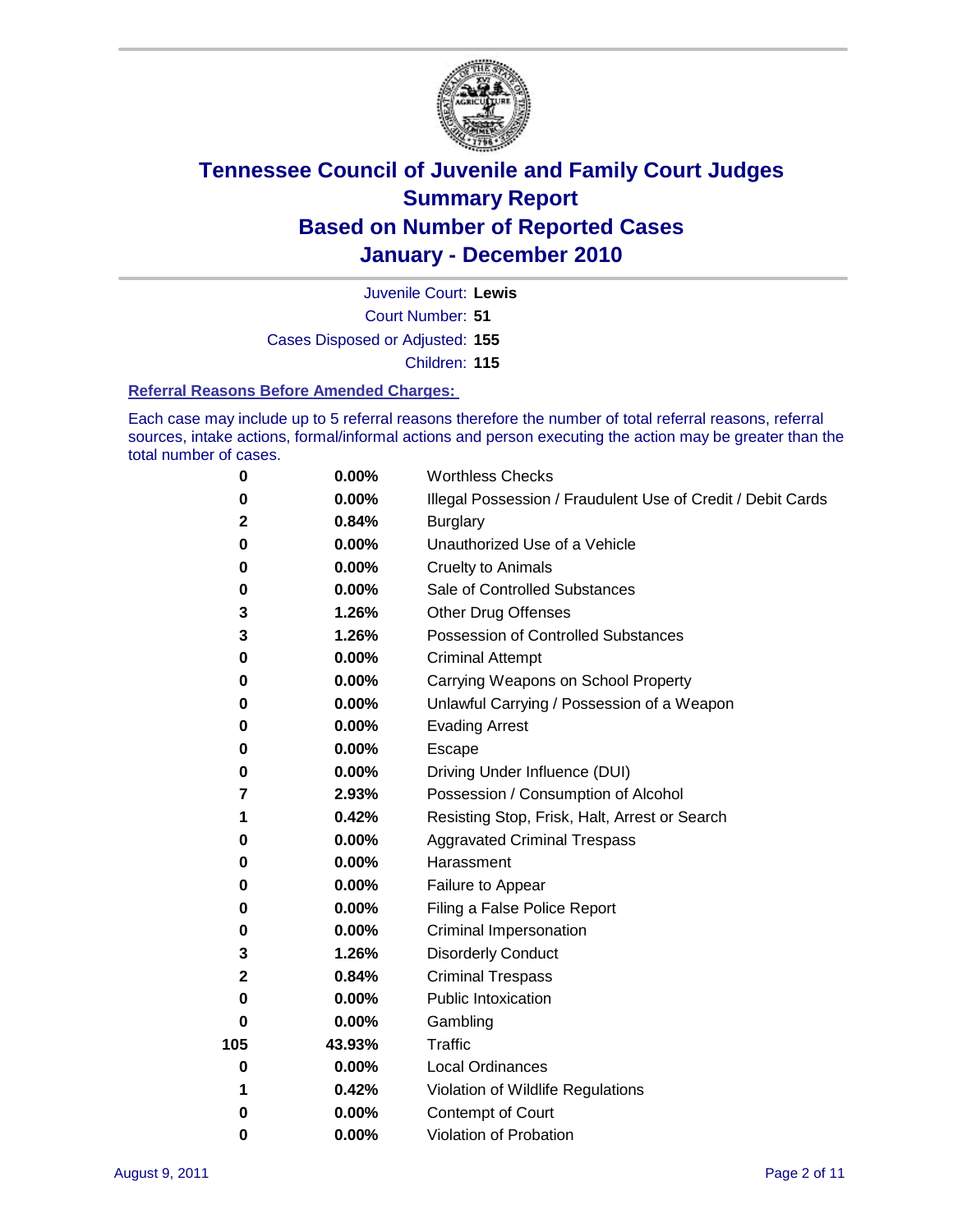

Court Number: **51** Juvenile Court: **Lewis** Cases Disposed or Adjusted: **155** Children: **115**

#### **Referral Reasons Before Amended Charges:**

Each case may include up to 5 referral reasons therefore the number of total referral reasons, referral sources, intake actions, formal/informal actions and person executing the action may be greater than the total number of cases.

| 0   | 0.00%    | Violation of Aftercare                 |
|-----|----------|----------------------------------------|
| 2   | 0.84%    | Unruly Behavior                        |
| 15  | 6.28%    | Truancy                                |
| 0   | 0.00%    | In-State Runaway                       |
| 0   | 0.00%    | Out-of-State Runaway                   |
| 10  | 4.18%    | Possession of Tobacco Products         |
| 0   | 0.00%    | Violation of a Valid Court Order       |
| 11  | 4.60%    | <b>Violation of Curfew</b>             |
| 0   | 0.00%    | Sexually Abused Child                  |
| 0   | 0.00%    | <b>Physically Abused Child</b>         |
| 16  | 6.69%    | Dependency / Neglect                   |
| 0   | 0.00%    | <b>Termination of Parental Rights</b>  |
| 0   | 0.00%    | <b>Violation of Pretrial Diversion</b> |
| 0   | 0.00%    | Violation of Informal Adjustment       |
| 0   | $0.00\%$ | <b>Judicial Review</b>                 |
| 0   | 0.00%    | <b>Administrative Review</b>           |
| 0   | $0.00\%$ | <b>Foster Care Review</b>              |
| 2   | 0.84%    | Custody                                |
| 1   | 0.42%    | Visitation                             |
| 0   | 0.00%    | Paternity / Legitimation               |
| 0   | 0.00%    | Child Support                          |
| 0   | 0.00%    | <b>Request for Medical Treatment</b>   |
| 0   | 0.00%    | <b>Consent to Marry</b>                |
| 0   | 0.00%    | Other                                  |
| 239 | 100.00%  | <b>Total Referrals</b>                 |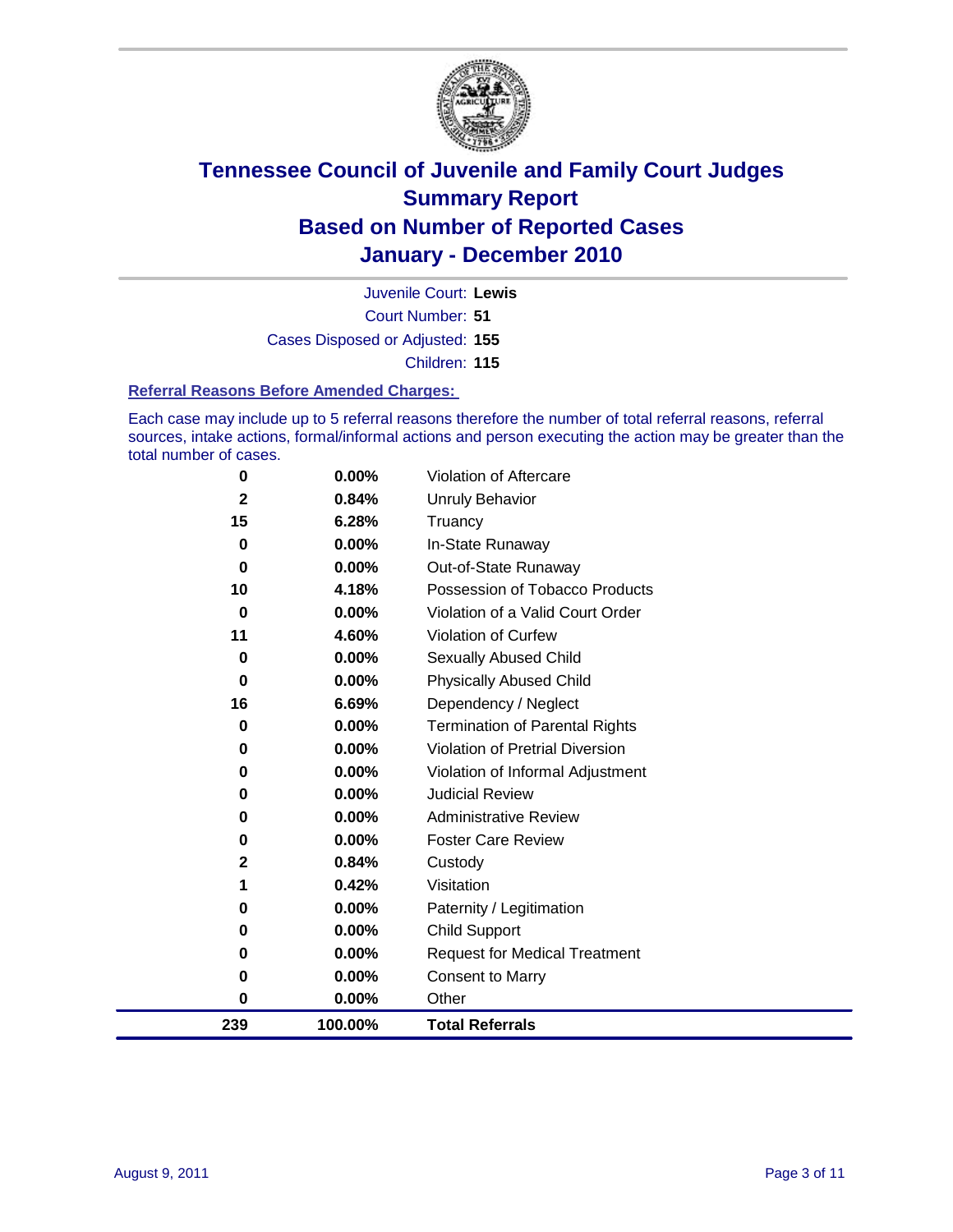

|                            |                                 | Juvenile Court: Lewis             |  |  |  |  |  |
|----------------------------|---------------------------------|-----------------------------------|--|--|--|--|--|
|                            | <b>Court Number: 51</b>         |                                   |  |  |  |  |  |
|                            | Cases Disposed or Adjusted: 155 |                                   |  |  |  |  |  |
|                            |                                 | Children: 115                     |  |  |  |  |  |
| <b>Referral Sources: 1</b> |                                 |                                   |  |  |  |  |  |
| 199                        | 83.26%                          | Law Enforcement                   |  |  |  |  |  |
| 7                          | 2.93%                           | Parents                           |  |  |  |  |  |
| 1                          | 0.42%                           | Relatives                         |  |  |  |  |  |
| 0                          | $0.00\%$                        | Self                              |  |  |  |  |  |
| 15                         | 6.28%                           | School                            |  |  |  |  |  |
| 0                          | $0.00\%$                        | <b>CSA</b>                        |  |  |  |  |  |
| 16                         | 6.69%                           | <b>DCS</b>                        |  |  |  |  |  |
| 0                          | $0.00\%$                        | <b>Other State Department</b>     |  |  |  |  |  |
| 0                          | $0.00\%$                        | <b>District Attorney's Office</b> |  |  |  |  |  |
| 0                          | $0.00\%$                        | <b>Court Staff</b>                |  |  |  |  |  |
| 1                          | 0.42%                           | Social Agency                     |  |  |  |  |  |
| 0                          | $0.00\%$                        | Other Court                       |  |  |  |  |  |

| 239 | 100.00%  | <b>Total Referral Sources</b> |
|-----|----------|-------------------------------|
| 0   | $0.00\%$ | Other                         |
| 0   | $0.00\%$ | <b>Unknown</b>                |
| 0   | $0.00\%$ | Hospital                      |
| 0   | $0.00\%$ | Child & Parent                |
| 0   | $0.00\%$ | Victim                        |
| -   |          | -------------                 |

### **Age of Child at Referral: 2**

| 115 | 100.00% | <b>Total Child Count</b> |
|-----|---------|--------------------------|
| 0   | 0.00%   | <b>Unknown</b>           |
| 0   | 0.00%   | Ages 19 and Over         |
| 37  | 32.17%  | Ages 17 through 18       |
| 47  | 40.87%  | Ages 15 through 16       |
| 13  | 11.30%  | Ages 13 through 14       |
| 7   | 6.09%   | Ages 11 through 12       |
| 11  | 9.57%   | Ages 10 and Under        |
|     |         |                          |

<sup>1</sup> If different than number of Referral Reasons (239), verify accuracy of your court's data.

<sup>2</sup> One child could be counted in multiple categories, verify accuracy of your court's data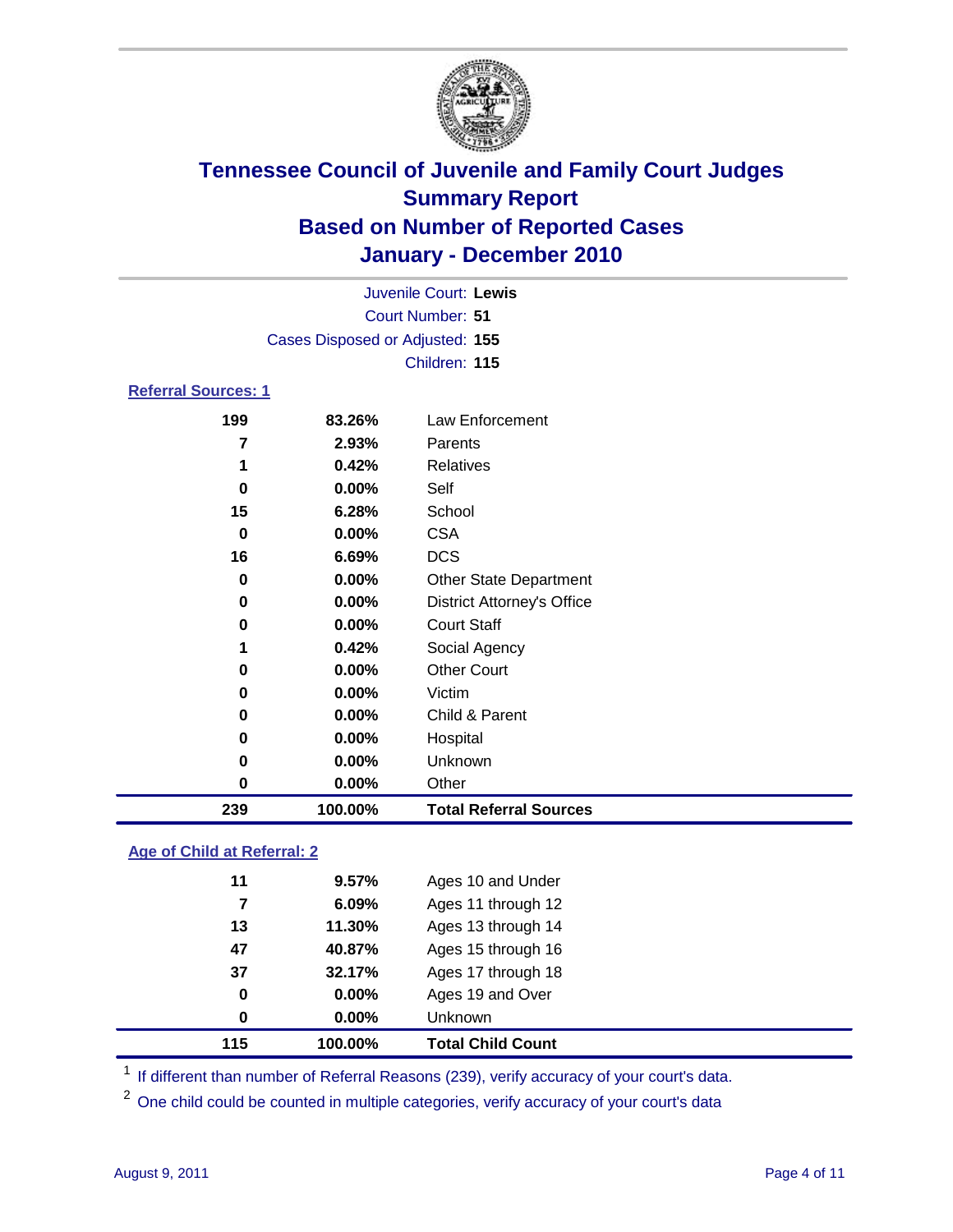

| Juvenile Court: Lewis                   |                                 |                          |  |  |  |
|-----------------------------------------|---------------------------------|--------------------------|--|--|--|
|                                         | Court Number: 51                |                          |  |  |  |
|                                         | Cases Disposed or Adjusted: 155 |                          |  |  |  |
|                                         |                                 | Children: 115            |  |  |  |
| Sex of Child: 1                         |                                 |                          |  |  |  |
| 74                                      | 64.35%                          | Male                     |  |  |  |
| 41                                      | 35.65%                          | Female                   |  |  |  |
| 0                                       | 0.00%                           | Unknown                  |  |  |  |
| 115                                     | 100.00%                         | <b>Total Child Count</b> |  |  |  |
| Race of Child: 1                        |                                 |                          |  |  |  |
| 112                                     | 97.39%                          | White                    |  |  |  |
| 3                                       | 2.61%                           | African American         |  |  |  |
| 0                                       | 0.00%                           | Native American          |  |  |  |
| $\mathbf 0$                             | 0.00%                           | Asian                    |  |  |  |
| 0                                       | 0.00%                           | Mixed                    |  |  |  |
| $\mathbf 0$                             | 0.00%                           | Unknown                  |  |  |  |
| 115                                     | 100.00%                         | <b>Total Child Count</b> |  |  |  |
| <b>Hispanic Origin: 1</b>               |                                 |                          |  |  |  |
| $\overline{2}$                          | 1.74%                           | Yes                      |  |  |  |
| 113                                     | 98.26%                          | <b>No</b>                |  |  |  |
| $\mathbf 0$                             | 0.00%                           | Unknown                  |  |  |  |
| 115                                     | 100.00%                         | <b>Total Child Count</b> |  |  |  |
| <b>School Enrollment of Children: 1</b> |                                 |                          |  |  |  |
| 110                                     | 95.65%                          | Yes                      |  |  |  |
| 5                                       | 4.35%                           | No                       |  |  |  |
| $\mathbf 0$                             | 0.00%                           | Unknown                  |  |  |  |
| 115                                     | 100.00%                         | <b>Total Child Count</b> |  |  |  |

One child could be counted in multiple categories, verify accuracy of your court's data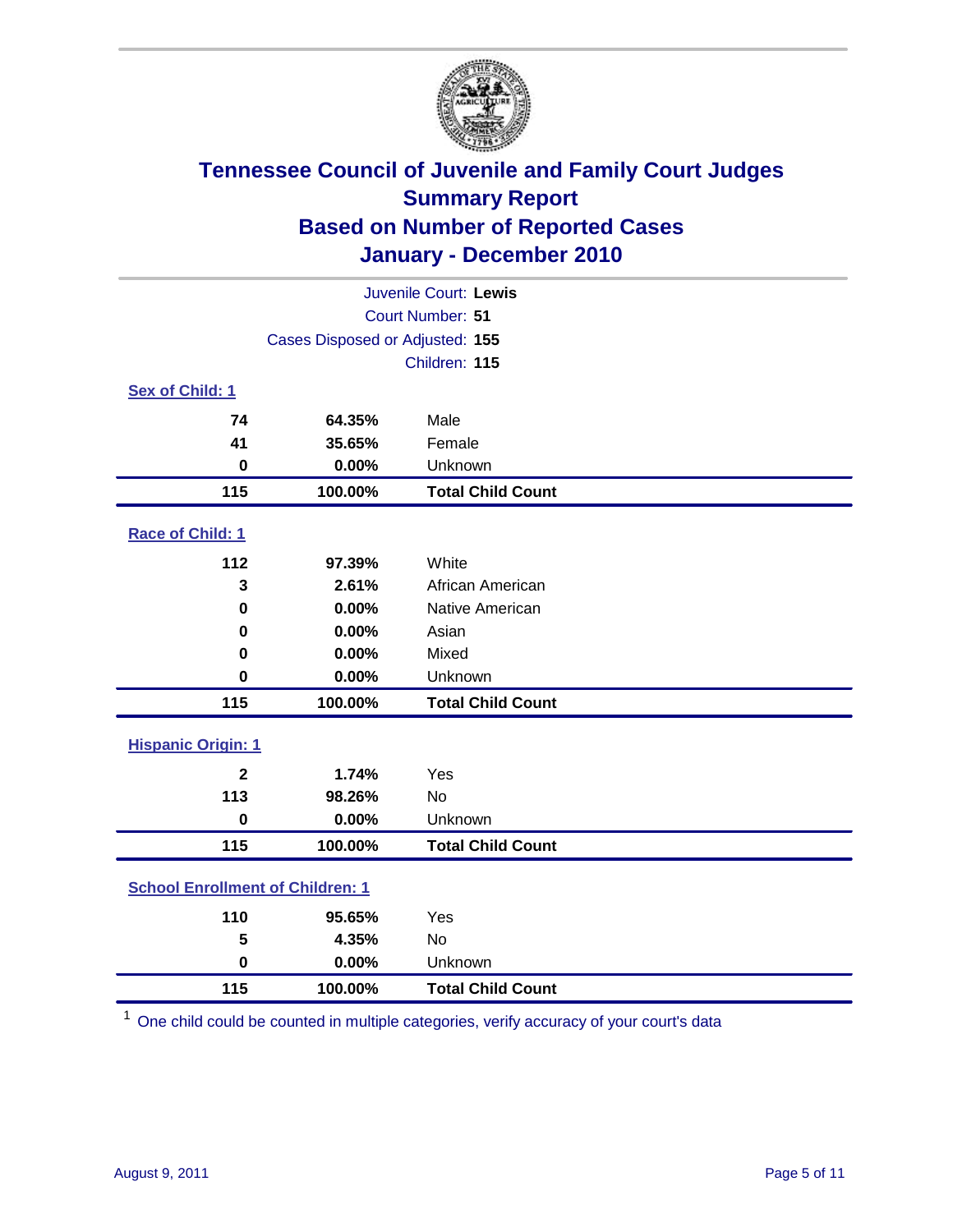

Court Number: **51** Juvenile Court: **Lewis** Cases Disposed or Adjusted: **155** Children: **115**

#### **Living Arrangement of Child at Time of Referral: 1**

| 115 | 100.00%  | <b>Total Child Count</b>     |
|-----|----------|------------------------------|
| 2   | 1.74%    | Other                        |
| 0   | $0.00\%$ | Unknown                      |
| 1   | 0.87%    | Independent                  |
| 0   | $0.00\%$ | In an Institution            |
| 0   | $0.00\%$ | In a Residential Center      |
| 0   | $0.00\%$ | In a Group Home              |
| 0   | $0.00\%$ | With Foster Family           |
| 0   | $0.00\%$ | With Adoptive Parents        |
| 13  | 11.30%   | <b>With Relatives</b>        |
| 1   | 0.87%    | <b>With Father</b>           |
| 33  | 28.70%   | With Mother                  |
| 13  | 11.30%   | With Mother and Stepfather   |
| 3   | 2.61%    | With Father and Stepmother   |
| 49  | 42.61%   | With Both Biological Parents |
|     |          |                              |

### **Type of Detention: 2**

| 155 | 100.00%  | <b>Total Detention Count</b> |  |
|-----|----------|------------------------------|--|
| 0   | $0.00\%$ | Other                        |  |
| 7   | 4.52%    | Does Not Apply               |  |
| 0   | $0.00\%$ | Unknown                      |  |
| 0   | 0.00%    | Psychiatric Hospital         |  |
| 0   | 0.00%    | Jail - No Separation         |  |
| 0   | $0.00\%$ | Jail - Partial Separation    |  |
| 0   | 0.00%    | Jail - Complete Separation   |  |
| 0   | $0.00\%$ | Juvenile Detention Facility  |  |
| 148 | 95.48%   | Non-Secure Placement         |  |
|     |          |                              |  |

<sup>1</sup> One child could be counted in multiple categories, verify accuracy of your court's data

<sup>2</sup> If different than number of Cases (155) verify accuracy of your court's data.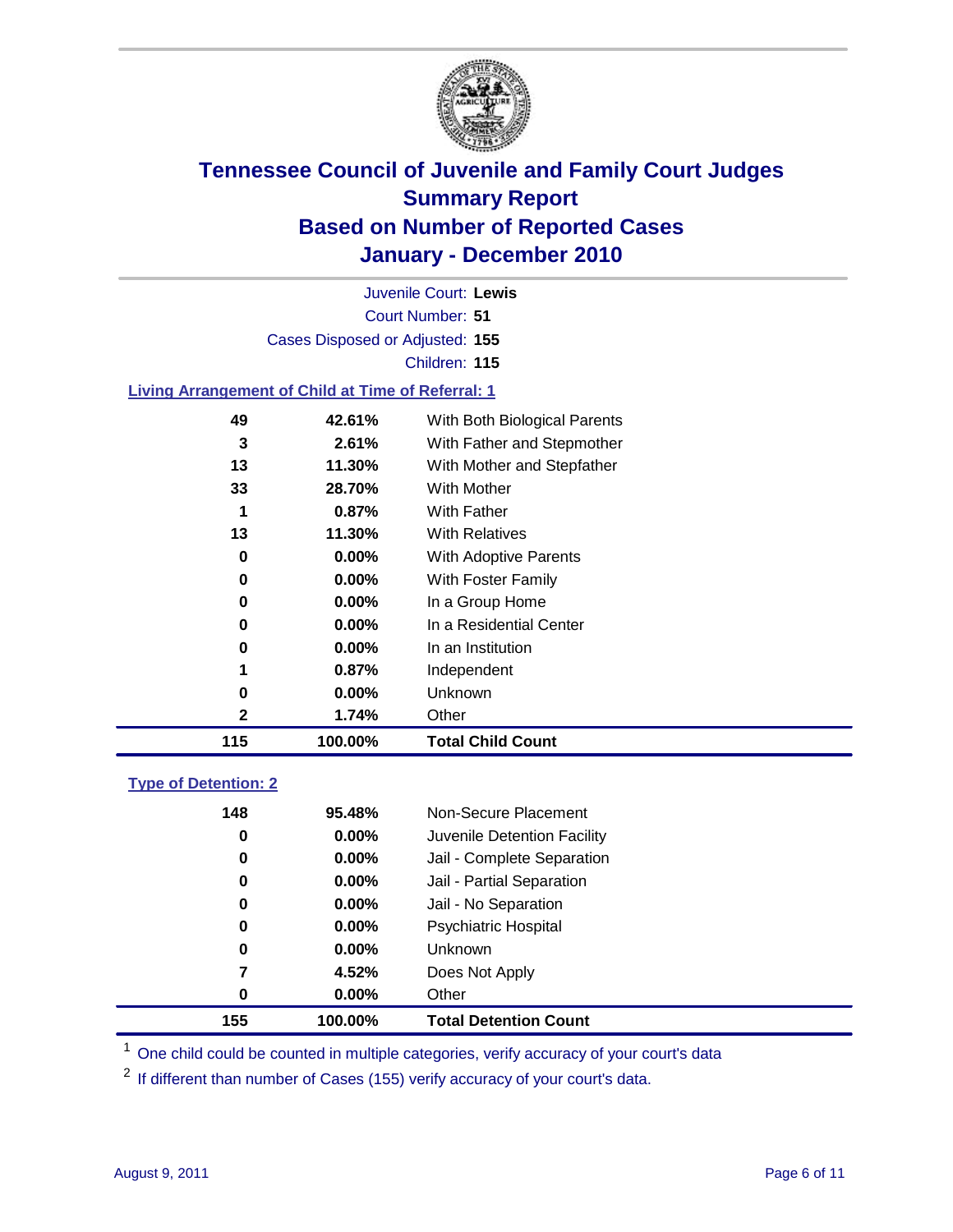

|                                                    | Juvenile Court: Lewis           |                                                  |  |  |  |
|----------------------------------------------------|---------------------------------|--------------------------------------------------|--|--|--|
|                                                    | Court Number: 51                |                                                  |  |  |  |
|                                                    | Cases Disposed or Adjusted: 155 |                                                  |  |  |  |
|                                                    |                                 | Children: 115                                    |  |  |  |
| <b>Placement After Secure Detention Hearing: 1</b> |                                 |                                                  |  |  |  |
| 43                                                 | 27.74%                          | Returned to Prior Living Arrangement             |  |  |  |
| 1                                                  | 0.65%                           | Juvenile Detention Facility                      |  |  |  |
| 0                                                  | 0.00%                           | Jail                                             |  |  |  |
| $\bf{0}$                                           | 0.00%                           | Shelter / Group Home                             |  |  |  |
| 0                                                  | 0.00%                           | <b>Foster Family Home</b>                        |  |  |  |
| 0                                                  | 0.00%                           | Psychiatric Hospital                             |  |  |  |
| 0                                                  | 0.00%                           | Unknown                                          |  |  |  |
| 101                                                | 65.16%                          | Does Not Apply                                   |  |  |  |
| 10                                                 | 6.45%                           | Other                                            |  |  |  |
| 155                                                | 100.00%                         | <b>Total Placement Count</b>                     |  |  |  |
|                                                    |                                 |                                                  |  |  |  |
|                                                    |                                 |                                                  |  |  |  |
| <b>Intake Actions: 2</b>                           |                                 |                                                  |  |  |  |
| 128                                                | 53.56%                          | <b>Petition Filed</b>                            |  |  |  |
| $\bf{0}$<br>111                                    | 0.00%<br>46.44%                 | <b>Motion Filed</b><br><b>Citation Processed</b> |  |  |  |
| 0                                                  | 0.00%                           | Notification of Paternity Processed              |  |  |  |
| $\bf{0}$                                           | 0.00%                           | Scheduling of Judicial Review                    |  |  |  |
| 0                                                  | 0.00%                           | Scheduling of Administrative Review              |  |  |  |
| 0                                                  | 0.00%                           | Scheduling of Foster Care Review                 |  |  |  |
| 0                                                  | 0.00%                           | Unknown                                          |  |  |  |
| 0                                                  | 0.00%                           | Does Not Apply                                   |  |  |  |
| $\pmb{0}$                                          | 0.00%                           | Other                                            |  |  |  |

<sup>1</sup> If different than number of Cases (155) verify accuracy of your court's data.

<sup>2</sup> If different than number of Referral Reasons (239), verify accuracy of your court's data.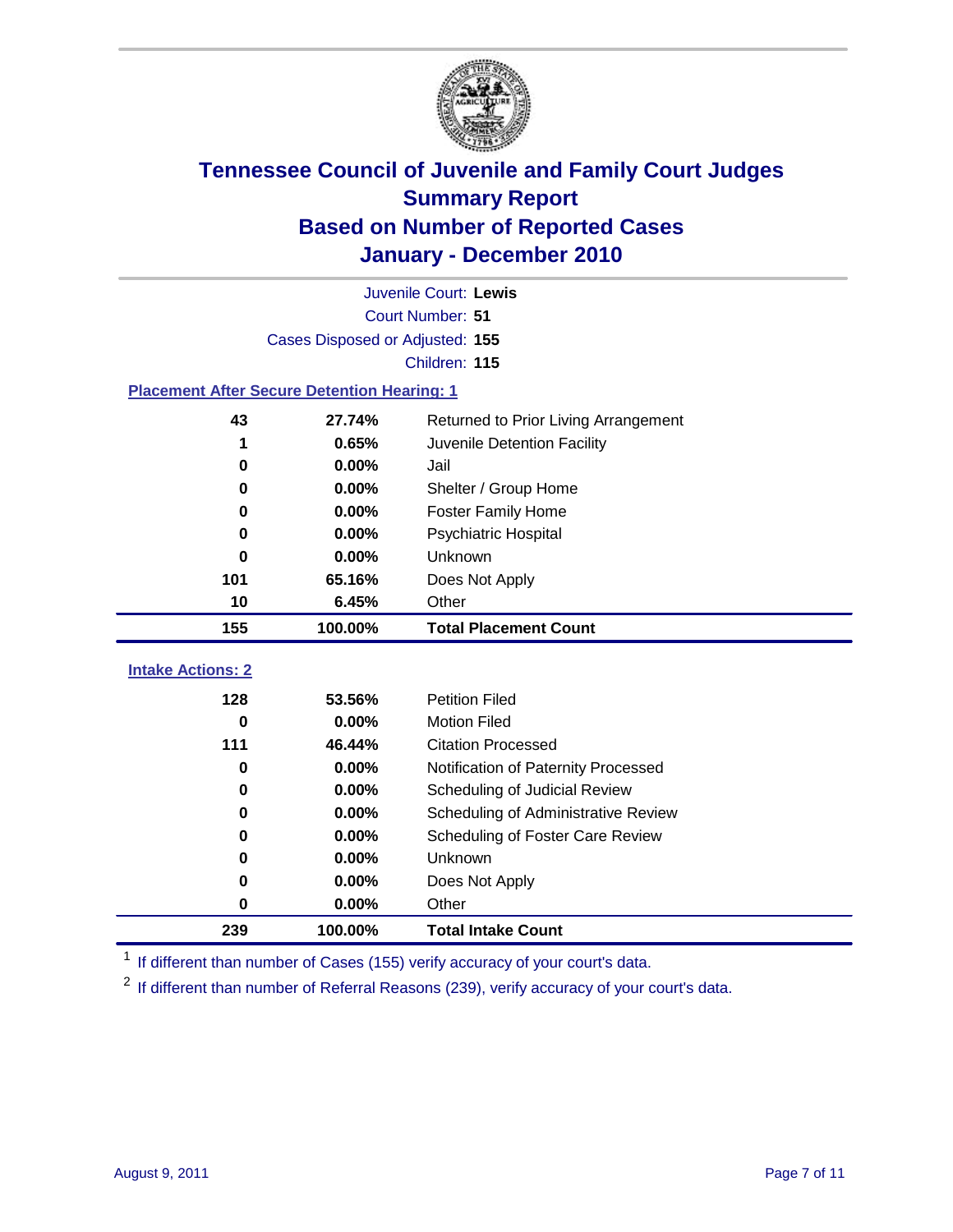

Court Number: **51** Juvenile Court: **Lewis** Cases Disposed or Adjusted: **155** Children: **115**

#### **Last Grade Completed by Child: 1**

| 3                                       | 2.61%   | Too Young for School         |  |
|-----------------------------------------|---------|------------------------------|--|
| 0                                       | 0.00%   | Preschool                    |  |
| $\mathbf{2}$                            | 1.74%   | Kindergarten                 |  |
| 0                                       | 0.00%   | 1st Grade                    |  |
| 1                                       | 0.87%   | 2nd Grade                    |  |
| 4                                       | 3.48%   | 3rd Grade                    |  |
| 0                                       | 0.00%   | 4th Grade                    |  |
| 5                                       | 4.35%   | 5th Grade                    |  |
| 4                                       | 3.48%   | 6th Grade                    |  |
| 6                                       | 5.22%   | 7th Grade                    |  |
| 10                                      | 8.70%   | 8th Grade                    |  |
| 13                                      | 11.30%  | 9th Grade                    |  |
| 33                                      | 28.70%  | 10th Grade                   |  |
| 32                                      | 27.83%  | 11th Grade                   |  |
| 1                                       | 0.87%   | 12th Grade                   |  |
| $\bf{0}$                                | 0.00%   | Non-Graded Special Ed        |  |
| $\bf{0}$                                | 0.00%   | <b>GED</b>                   |  |
| 0                                       | 0.00%   | Graduated                    |  |
| 0                                       | 0.00%   | <b>Never Attended School</b> |  |
| $\bf{0}$                                | 0.00%   | Unknown                      |  |
| 1                                       | 0.87%   | Other                        |  |
| 115                                     | 100.00% | <b>Total Child Count</b>     |  |
| <b>Enrolled in Special Education: 1</b> |         |                              |  |
|                                         |         |                              |  |

| 32  | 27.83%   | Yes                      |
|-----|----------|--------------------------|
| 83  | 72.17%   | No.                      |
| 0   | $0.00\%$ | <b>Unknown</b>           |
| 115 | 100.00%  | <b>Total Child Count</b> |

One child could be counted in multiple categories, verify accuracy of your court's data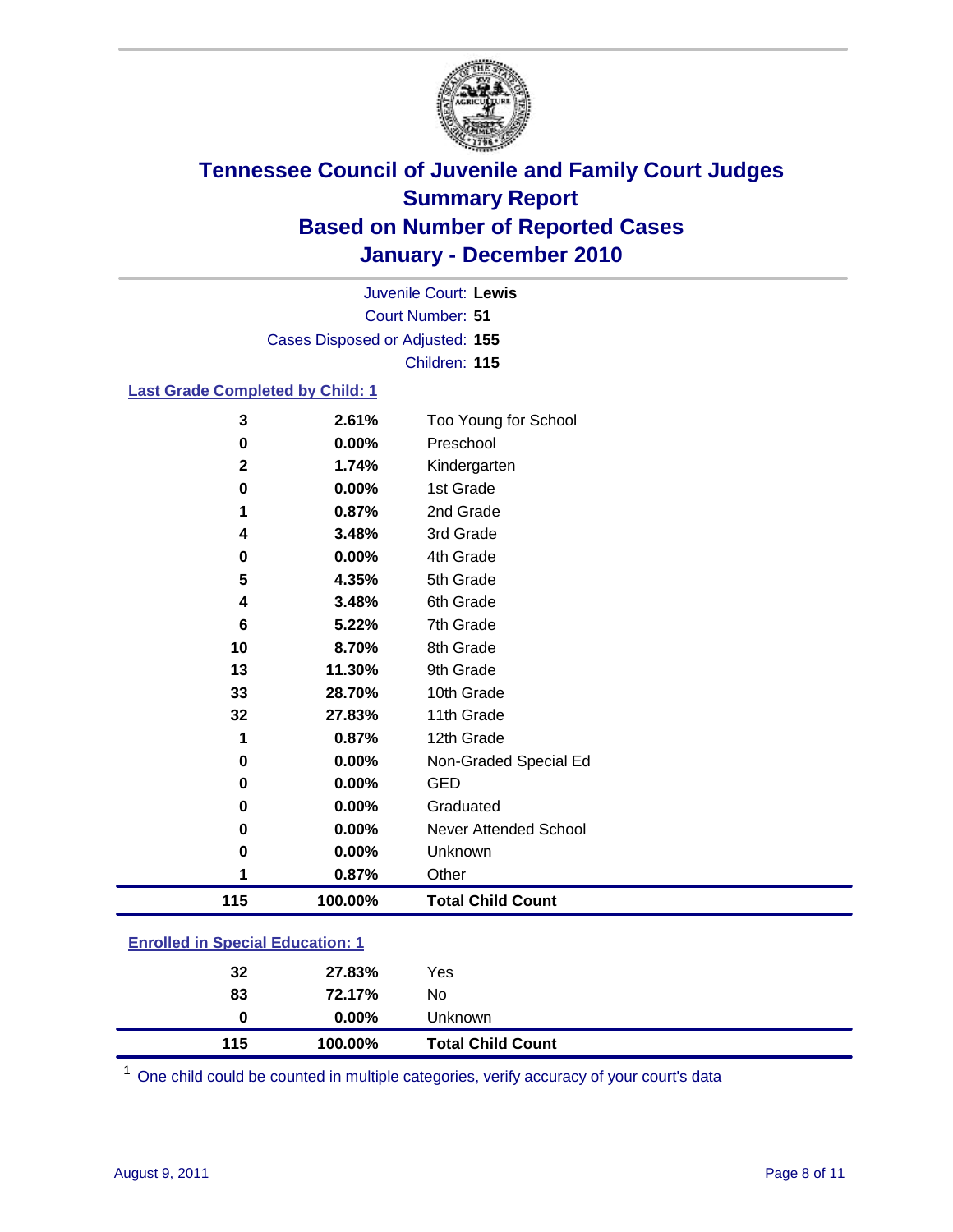

|                              |                                 | Juvenile Court: Lewis     |  |
|------------------------------|---------------------------------|---------------------------|--|
|                              |                                 | Court Number: 51          |  |
|                              | Cases Disposed or Adjusted: 155 |                           |  |
|                              |                                 | Children: 115             |  |
| <b>Action Executed By: 1</b> |                                 |                           |  |
| 235                          | 98.33%                          | Judge                     |  |
| 0                            | $0.00\%$                        | Magistrate                |  |
| 4                            | 1.67%                           | <b>YSO</b>                |  |
| 0                            | $0.00\%$                        | Other                     |  |
| 0                            | $0.00\%$                        | Unknown                   |  |
| 239                          | 100.00%                         | <b>Total Action Count</b> |  |

### **Formal / Informal Actions: 1**

| 65  | 27.20%   | Dismissed                                        |
|-----|----------|--------------------------------------------------|
| 43  | 17.99%   | Retired / Nolle Prosequi                         |
| 71  | 29.71%   | <b>Complaint Substantiated Delinquent</b>        |
| 37  | 15.48%   | <b>Complaint Substantiated Status Offender</b>   |
| 5   | 2.09%    | <b>Complaint Substantiated Dependent/Neglect</b> |
| 0   | $0.00\%$ | <b>Complaint Substantiated Abused</b>            |
| 0   | $0.00\%$ | <b>Complaint Substantiated Mentally III</b>      |
| 4   | 1.67%    | Informal Adjustment                              |
| 0   | $0.00\%$ | <b>Pretrial Diversion</b>                        |
| 0   | $0.00\%$ | <b>Transfer to Adult Court Hearing</b>           |
| 0   | $0.00\%$ | Charges Cleared by Transfer to Adult Court       |
| 14  | 5.86%    | <b>Special Proceeding</b>                        |
| 0   | $0.00\%$ | <b>Review Concluded</b>                          |
| 0   | $0.00\%$ | Case Held Open                                   |
| 0   | $0.00\%$ | Other                                            |
| 0   | $0.00\%$ | <b>Unknown</b>                                   |
| 239 | 100.00%  | <b>Total Action Count</b>                        |

<sup>1</sup> If different than number of Referral Reasons (239), verify accuracy of your court's data.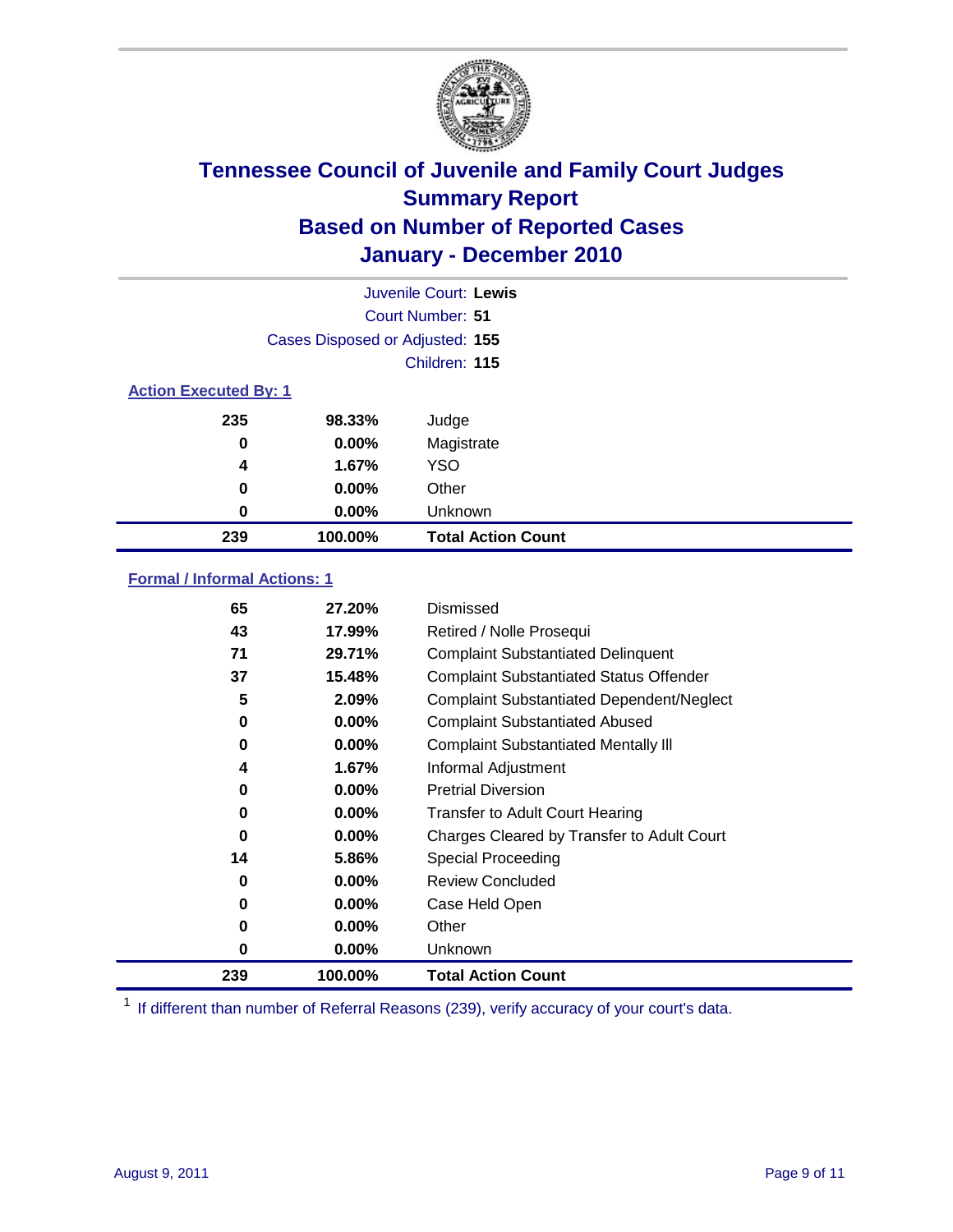

|                       |                                 | Juvenile Court: Lewis                                 |
|-----------------------|---------------------------------|-------------------------------------------------------|
|                       |                                 | <b>Court Number: 51</b>                               |
|                       | Cases Disposed or Adjusted: 155 |                                                       |
|                       |                                 | Children: 115                                         |
| <b>Case Outcomes:</b> |                                 | There can be multiple outcomes for one child or case. |
| 39                    | 10.29%                          | <b>Case Dismissed</b>                                 |
| 15                    | 3.96%                           | Case Retired or Nolle Prosequi                        |
| 20                    | 5.28%                           | Warned / Counseled                                    |
| 16                    | 4.22%                           | Held Open For Review                                  |
| 11                    | 2.90%                           | Supervision / Probation to Juvenile Court             |
| 0                     | 0.00%                           | <b>Probation to Parents</b>                           |
| 2                     | 0.53%                           | Referral to Another Entity for Supervision / Service  |
| 2                     | 0.53%                           | Referred for Mental Health Counseling                 |
| 2                     | 0.53%                           | Referred for Alcohol and Drug Counseling              |
| 0                     | 0.00%                           | <b>Referred to Alternative School</b>                 |
| $\bf{0}$              | 0.00%                           | Referred to Private Child Agency                      |
| 54                    | 14.25%                          | Referred to Defensive Driving School                  |
| 1                     | 0.26%                           | Referred to Alcohol Safety School                     |
| 15                    | 3.96%                           | Referred to Juvenile Court Education-Based Program    |
| 4                     | 1.06%                           | Driver's License Held Informally                      |
| 0                     | 0.00%                           | <b>Voluntary Placement with DMHMR</b>                 |
| 0                     | 0.00%                           | <b>Private Mental Health Placement</b>                |
| 0                     | 0.00%                           | <b>Private MR Placement</b>                           |
| 7                     | 1.85%                           | Placement with City/County Agency/Facility            |
| 0                     | 0.00%                           | Placement with Relative / Other Individual            |
| 97                    | 25.59%                          | Fine                                                  |
| 34                    | 8.97%                           | <b>Public Service</b>                                 |
| 6                     | 1.58%                           | Restitution                                           |
| 0                     | 0.00%                           | <b>Runaway Returned</b>                               |
| 0                     | 0.00%                           | No Contact Order                                      |
| 0                     | 0.00%                           | Injunction Other than No Contact Order                |
| 0                     | 0.00%                           | <b>House Arrest</b>                                   |
| 0                     | 0.00%                           | <b>Court Defined Curfew</b>                           |
| 0                     | $0.00\%$                        | Dismissed from Informal Adjustment                    |
| 0                     | $0.00\%$                        | <b>Dismissed from Pretrial Diversion</b>              |
| 0                     | 0.00%                           | Released from Probation                               |
| 0                     | 0.00%                           | <b>Transferred to Adult Court</b>                     |
| 0                     | $0.00\%$                        | <b>DMHMR Involuntary Commitment</b>                   |